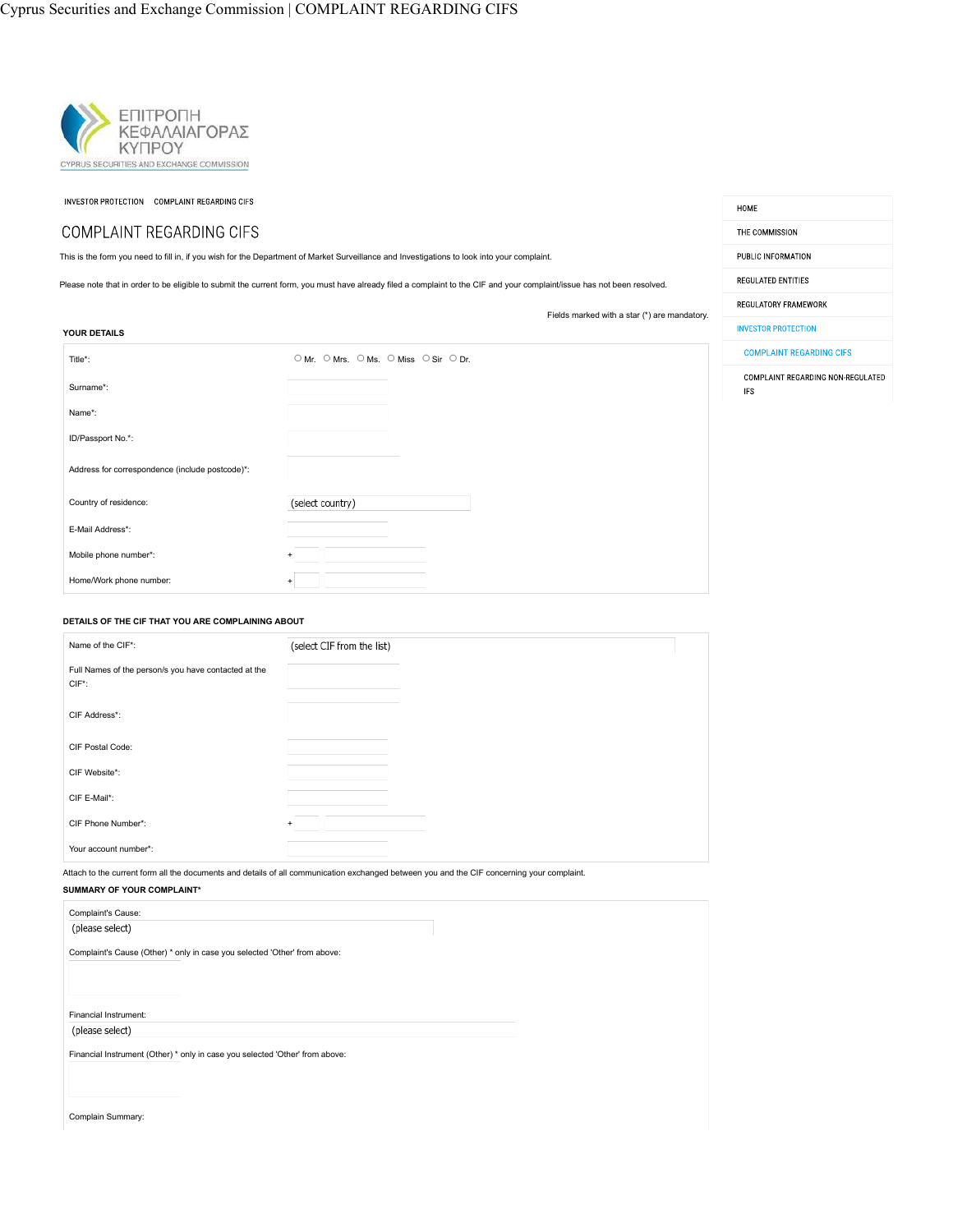| HOME         | THE COMMISSION                                                                                                                                            | PUBLIC INFORMATION | <b>REGULATED ENTITIES</b>        | <b>REGULATORY FRAMEWORK</b> | <b>INVESTOR PROTECTION</b> |                                            |
|--------------|-----------------------------------------------------------------------------------------------------------------------------------------------------------|--------------------|----------------------------------|-----------------------------|----------------------------|--------------------------------------------|
|              | $2$ $\equiv$ $5$ $\sqrt{u}$ $\rightarrow$ $\equiv$                                                                                                        |                    |                                  |                             |                            | CONTACT US   LINKS   RSS SERVICE   EL / EN |
|              |                                                                                                                                                           |                    |                                  |                             |                            |                                            |
|              |                                                                                                                                                           |                    |                                  |                             |                            |                                            |
|              | <b>ADDITIONAL INFORMATION</b>                                                                                                                             |                    |                                  |                             |                            |                                            |
|              | When did the advice, transaction or poor service that<br>you are complaining about take place?:                                                           |                    | œ                                |                             |                            |                                            |
| problem?:    | When did you first notice that there might be a                                                                                                           |                    | 吗                                |                             |                            |                                            |
|              | When did you first complain to the CIF?*:                                                                                                                 |                    | 吗                                |                             |                            |                                            |
| in writing?: | Has the CIF sent you its final decision on your complaint                                                                                                 |                    | ○ Yes ○ No                       |                             |                            |                                            |
|              | If you have answered YES, please send us a copy of<br>the final response letter from the CIF:                                                             |                    | Upload: Browse No file selected. |                             |                            |                                            |
|              | Have there been any court/tribunal/arbitration<br>proceedings relating to your complaint - or are any<br>court/tribunal/arbitration proceedings planned?: |                    | ○ Yes ○ No                       |                             |                            |                                            |
|              |                                                                                                                                                           |                    | J b / U H                        |                             |                            |                                            |
|              | If you have answered YES, please give details here:                                                                                                       |                    |                                  |                             |                            |                                            |
|              |                                                                                                                                                           |                    |                                  |                             |                            |                                            |

### **ATTACHMENTS (ATTACH RELEVEANT DOCUMENTS)**

The Submission of the relevant documentation along with your consent given to the Commission to use, the said documentation at its discretion are necessary for the further examination of your complaint.

| Document 1:  | Upload: Browse | No file selected. |
|--------------|----------------|-------------------|
| Document 2:  | Upload: Browse | No file selected. |
| Document 3:  | Upload: Browse | No file selected. |
| Document 4:  | Upload: Browse | No file selected. |
| Document 5:  | Upload: Browse | No file selected. |
| Document 6:  | Upload: Browse | No file selected. |
| Document 7:  | Upload: Browse | No file selected. |
| Document 8:  | Upload: Browse | No file selected. |
| Document 9:  | Upload: Browse | No file selected. |
| Document 10: | Upload: Browse | No file selected. |

#### **AUTHORIZATION GRANTED TO CYSEC'S DEPARTMENT OF MARKET SURVEILLANCE AND INVESTIGATIONS**

I hereby authorise CySEC's Department of Market Surveillance and Investigations to consider my complaint Click to declare that you agree with the statements below.

| The CySEC has my authorisation to contact the CIF, with which I have a dispute, and to request copies of any documentation relating to my complaint,<br>as well as to request them to give their views on the matter*:                                           | ○ I Aaree       |
|------------------------------------------------------------------------------------------------------------------------------------------------------------------------------------------------------------------------------------------------------------------|-----------------|
| The information/documentation/communication submitted to the Commission will be forwarded to the CIF with which I have a dispute*:                                                                                                                               | $\circ$   Agree |
| The CvSEC has my authorisation to share the information/documentation relating to my complaint with other local or foreign regulatory and other<br>authorities when deemed necessary:                                                                            | $\circ$   Agree |
| CySEC will need to handle personal details about me, which could include sensitive information in order to deal with my complaint effectively*:                                                                                                                  | $\circ$   Agree |
| I understand that the submission of the aforementioned information/ documentation/ communication and my consent given to the Commission to<br>contact directly the CIF, with which I have a dispute, are necessary for the further examination of my complaint*; | ○ I Aaree       |